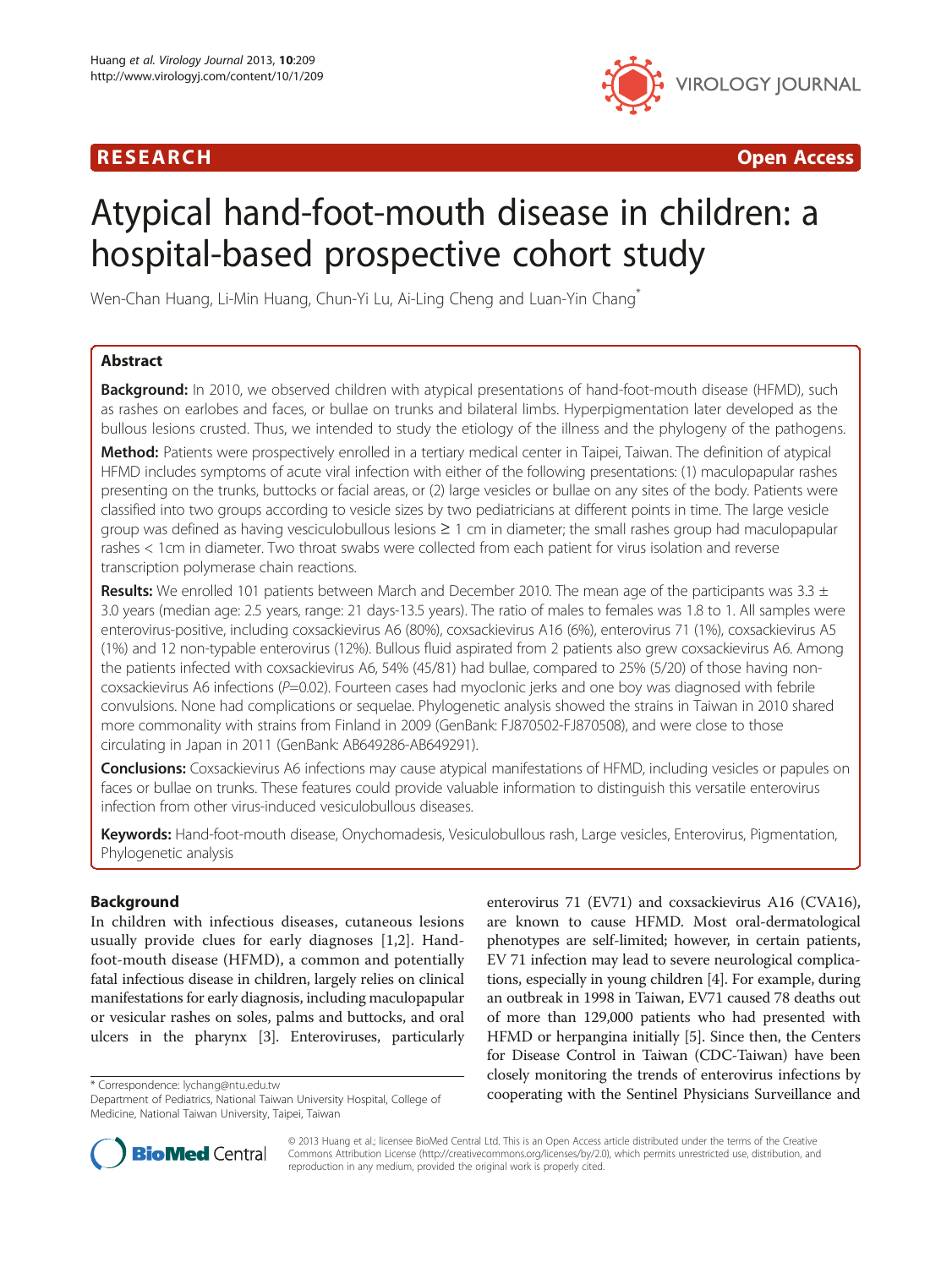Virology Reference Laboratories Network. The surveillance database is published weekly and provides information regarding the circulating trends of enteroviruses [\[6](#page-7-0)].

Since spring 2010, we have observed an unusual type of skin lesion presenting on children in Taiwan, including large vesicles or bullae over the limbs, trunks or buttocks and papules on faces, accompanied by fevers, stomatitis, and sore throats. Moreover, a few children developed onychomadesis, desquamation and skin pigmentation over the areas previously presenting with large vesicles or bullae. These presentations shared several of the traits of HFMD, including vesicular regions on limbs and oral ulcers, yet with distinct vesiculobullous lesions from the typical maculopapular rashes. Over the past decade, the association between onychomadesis and enterovirus infection has been reported in coxsackievirus A5 (CVA5), coxsackievirus A6 (CVA6) and coxsackievirus A10 [[7](#page-7-0),[8](#page-7-0)]. However, whether the morphology and distribution of vesicles and accompanying symptoms varied among enterovirus infections of different serotypes remained unknown. Therefore, we aimed to evaluate the etiology of the atypical presentations of HFMD during the epidemic period.

## Results

#### Demography

Out of the 156 children screened between March and December 2010, 101 children were enrolled in the study. Most of them were recruited in the summer (Figure 1). Fifty-five children were excluded because of incomplete demographic data or lack of adequate clinical samples. All participants had unremarkable medical histories. Eighty percent (81/101) of the cases were recruited from outpatient clinics, and the rest (20/101) from the emergency department. Contact history was reported in 34%

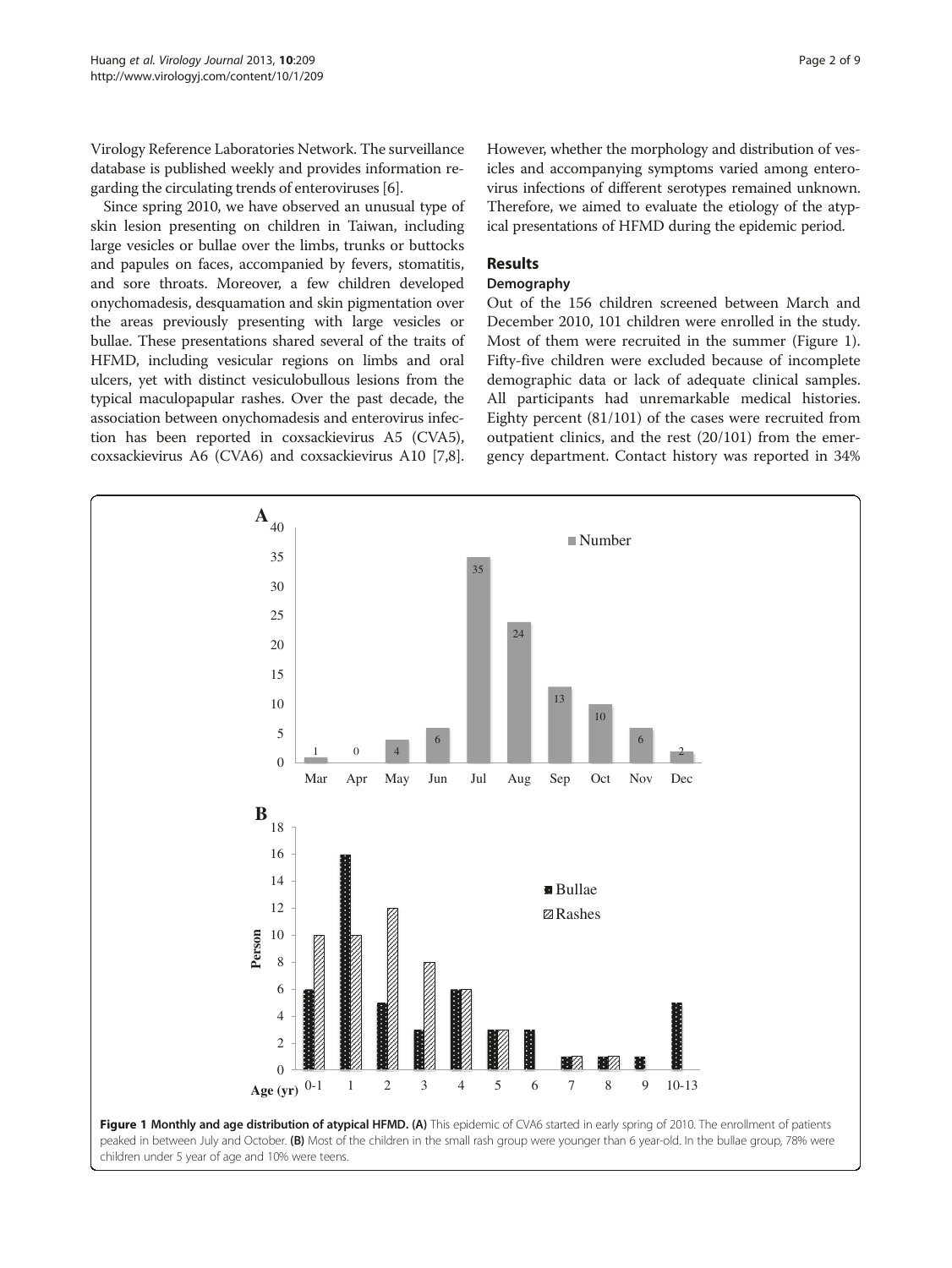(34/101) of the participants, five at school and 29 in the household. The mean age of the participants was  $3.3 \pm$ 3.0 years (median: 2.5 years, range: 21 days-13.5 years). Males outnumbered female by 1.8 to 1, especially in patients with large bullae (p=0.004).

## Virology examinations

The yield rate of viral cultures was only 18% (18/101). Six specimens were CVA16-positive and 1 was EV71-positive. RT-PCR was performed for these 7 specimens and confirmed the same results of the viral cultures. Four were positive for enterovirus with uncertain serotypes due to an initial limitation of available antibodies, and were later confirmed to be CVA6 by RT-PCR and VP1 sequencing. Of the remaining seven samples, one was echovirus 9, five were cytomegalovirus, and the last was herpes simplex virus. Cytomegalovirus and herpes simplex virus were considered latent viruses and not related to atypical HFMD.

Throat swabs of all participants were shown to be enterovirus-positive by RT-PCR and the subsequent VP1 sequencing revealed eighty-one (80%) to be the serotype of CVA6, six (6%) of CVA16, one (1%) of EV71, one (1%) of CVA5 and 12 (12%) of non-typable EV (NTEV), which could not be further serotyped due to low viral titers. Additional samples from bullous fluid were collected from 2 patients, which were further detected with RT-PCR and VP1 sequencing. Both were positive for CVA6. The viral load was  $1.5*10^5$  copies/mL from from Patient 2 (2.9 years old, male). The viral loads of the throat samples, from these two children on the same dates as the fluid sample being collected, were lower than that of the bulla fluid (Patient 1:  $1*10^3$  copies/mL; Patient 2:  $5*10^5$  copies/mL).

# Clinical presentations

Out of the 101 patients, the most common symptom was fever (80%), followed by sore throats (59%), itchy skin (32%), upper airway symptoms (27%), vomiting/ diarrhea (17%), and myalgia (2%). Neurological symptoms occurred in 15 children, including myoclonic jerks (14%, 14/101) and febrile seizures (1%, 1/101). For the dermatologic presentations, most of the children with atypical HFMD presented lesions on their limbs (knee and/or elbows, 98%), the typical sites of HFMD. Among the atypical areas, lesions were most commonly distributed on faces (41%), along with buttocks (31%) and trunks (29%). Vesiculobullous eruptions could also be observed on thighs, on which rarely developed lesions in typical HFMD. The patterns of the phenotype of atypical HFMD are shown in Figure 2.

The analysis of clinical presentations between two groups of skin lesions and between CVA6 and non-CVA6 infected patients are listed in Tables [1](#page-3-0) and [2,](#page-4-0) respectively. Children with large vesicles were more frequently CVA6 positive (large vesicle group vs. small rash group: 90% vs.



Figure 2 Dermatologic presentations of atypical HFMD. Erythema was frequently observed at the base of large vesicles. These lesions were distributed on limbs, trunks or perioral areas. (Top, left) Bullae were formed on a 5 year-old boy's sole, which caused mild pruritus and prickling sensations. (Top, right) Atypical rashes of CVA6 spread on a 4 year-old child's forehead and temporal area of the face. The lesions did not involve the cornea or conjunctiva. (Bottom, left) Late presentation of atypical HFMD, severe desquamation was presented on bilateral palms and soles of a 12 year-old boy. Ten days earlier, he had marked blisters on his bilateral limbs and scattered vesicles on his buttock, yet without fever or other systemic symptoms. (Bottom, right) Onychomadesis occurred on the 2 weeks post CVA6 infection.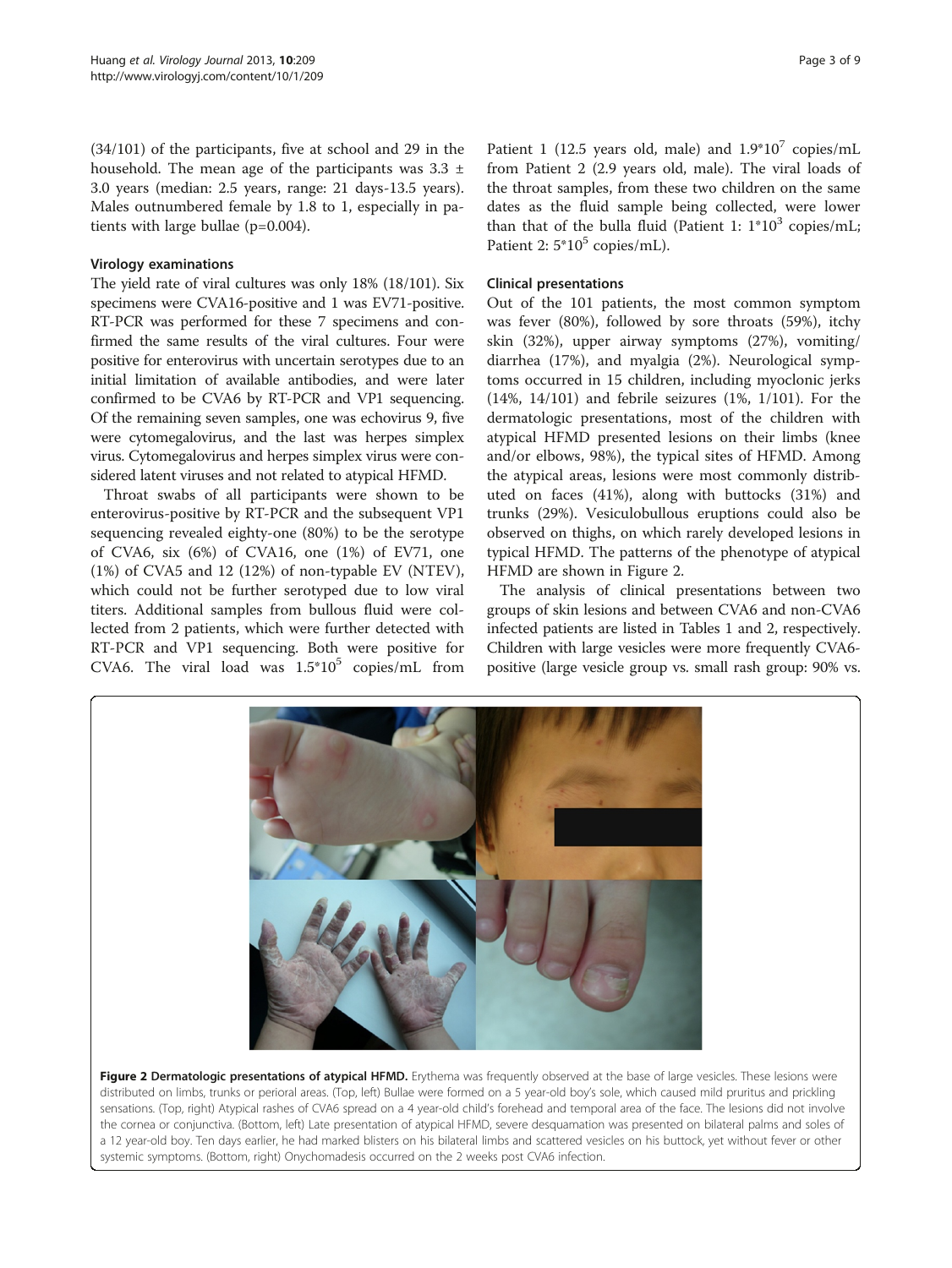<span id="page-3-0"></span>

|  |  | Table 1 Clinical presentations of two types of atypical HFMD |  |  |  |  |  |  |
|--|--|--------------------------------------------------------------|--|--|--|--|--|--|
|--|--|--------------------------------------------------------------|--|--|--|--|--|--|

|                  | A typical HFMD (N=101) | Large vesicles (N=50) | Small rashes (N=51) | P value* |
|------------------|------------------------|-----------------------|---------------------|----------|
| Demographics     |                        |                       |                     |          |
| Age (year)       | 3.3 ( $\pm$ 3.8)       | 4.0 ( $\pm$ 3.7)      | $2.7 (\pm 1.8)$     | 0.12     |
| Male             | 65 (64%)               | 35 (70%)              | 30 (59%)            | 0.004    |
| Female           | 36 (36%)               | 15 (30%)              | 21 (41%)            |          |
| Etiology         |                        |                       |                     |          |
| CVA6             | 81 (80%)               | 45 (90%)              | 36 (70%)            | 0.01     |
| <b>Sites</b>     |                        |                       |                     |          |
| Limbs            | 98 (97%)               | 49 (98%)              | 49 (96%)            | 1.00     |
| Arm/Leg/Thigh    | 71 (70%)               | 35 (70%)              | 36 (70%)            | 1.00     |
| Trunk            | 29 (29%)               | 21(42%)               | 8 (16%)             | 0.004    |
| <b>Buttocks</b>  | 31 (31%)               | 17 (34%)              | 14 (27%)            | 0.52     |
| Face             | 40 (41%)               | 22 (44%)              | 18 (35%)            | 0.42     |
| Ear lobes        | 11 (11%)               | 6 (12%)               | 5 (10%)             | 0.76     |
| Perioral area    | 26 (26%)               | 16 (32%)              | 10 (20%)            | 0.18     |
| Symptoms         |                        |                       |                     |          |
| Fever            | 80 (80%)               | 40 (80%)              | 39 (76%)            | 0.81     |
| Sore throat      | 59 (58%)               | 33 (66%)              | 26 (51%)            | 0.16     |
| Cough/rhinorrhea | 27 (27%)               | 14 (28%)              | 13 (25%)            | 0.83     |
| Vomit/diarrhea   | 17 (17%)               | 6 (12%)               | 11 (22%)            | 0.29     |
| Skin lesions     |                        |                       |                     |          |
| Itchiness        | 32 (32%)               | 22 (44%)              | 10 (20%)            | 0.01     |
| Desquamation     | 1(1%)                  | 1(2%)                 | $0(0\%)$            | 0.50     |
| Pigmentation     | 6 (9%)                 | 5 (10%)               | $1(2\%)$            | 0.11     |
| Prickle          | 2(2%)                  | 2(4%)                 | $0(0\%)$            | 0.24     |
| Myoclonic jerks  | 14 (14%)               | 5 (10%)               | 9 (18%)             | 0.39     |
| Myalgia          | 2(2%)                  | 2(4%)                 | $0(0\%)$            | 0.24     |

\* P value represents the comparison of total numbers between male and female.

70%, P=0.01) and this type of vesiculobullous lesion more commonly presented on trunks in the large vesicle group (44% vs. 16% P=0.004). Also, children infected with CVA6 had higher chances of developing large vesicles than those without (56% vs. 25%,  $P=0.02$ ). Pruritus was the most common complaint, and appeared more frequently in the large vesicles group (44%) than in the small rashes group  $(20\%, P=0.01)$ . The incidences of neurological symptoms were similar between two skin lesion groups and between two groups of CVA6 and non-CVA6 infections. None of the patients had complications or sequelae.

## Hospitalization

Seventeen cases (17%) were hospitalized. All were discharged smoothly. Most hospitalized patients were preschool children (mean age:  $2.6 \pm 2.9$  years) and the mean hospitalization duration was 3.2 ± 1.3 days. Dehydration was the primary cause for hospitalization (76%). Among 15 children presenting neurological symptoms, only two patients required hospitalized evaluation. One child developed frequent myoclonic jerks and the other had febrile convulsions. The hospitalization rate did not differ between two skin-lesion groups, or between CVA6 and non-CVA6 groups.

#### Sequence analysis

Based on the sequences of the partial coding sequence of the VP1 gene (GenBank: KC297130-KC297135), the consensus sequences of our current study shared 93.1%-95.8% nucleotide identity (100% amino acid identity) with the 2009 Finland strain (GenBank: FJ870502- FJ870508) and were also close to those circulating in Japan in 2011 (GenBank: AB649286-AB649291) (Figure [3](#page-5-0)).

#### **Discussion**

Our data showed most of the CVA6 infections are a common cause of atypical HFMD in children with relatively benign courses. Among the lesions of atypical HFMD, distinct bullae or large vesicles were more likely to occur on CVA6-positive children. Also, children with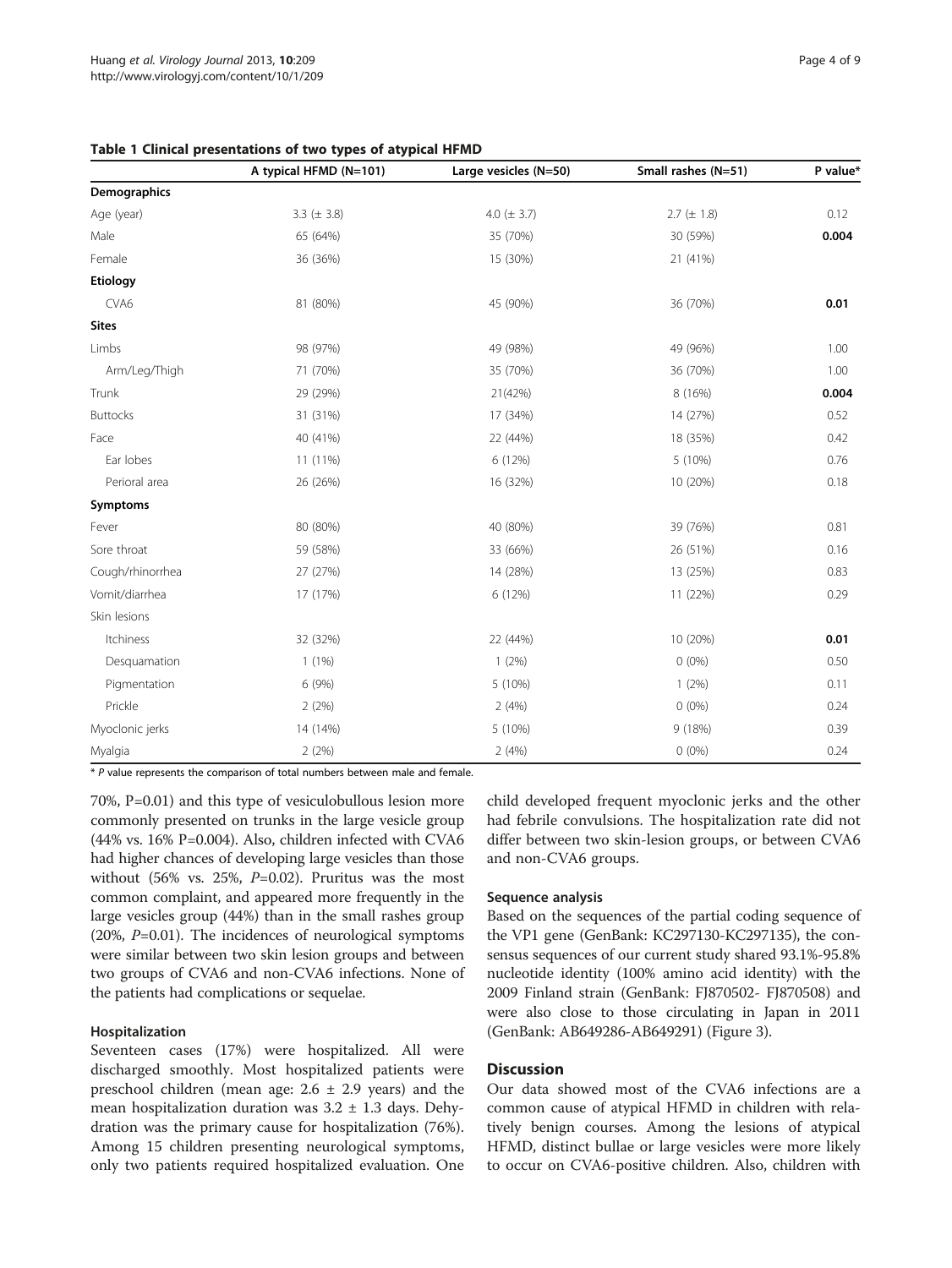|                  | CVA6 positive (N=81) | Non-CVA6* (N=20) | P value |
|------------------|----------------------|------------------|---------|
|                  | Demographics         |                  |         |
| Age (year)       | 3.5 $(\pm 3.2)$      | $2.8 (\pm 1.5)$  | 0.92    |
| Male             | 54 (67%)             | 11 (55%)         | 0.33    |
| Female           | 27 (33%)             | 9(45%)           |         |
| <b>Sites</b>     |                      |                  |         |
| Limbs            | 80 (99%)             | 18 (90%)         | 0.10    |
| Arm/Leg/Thigh    | 56 (69%)             | 16 (80%)         | 0.79    |
| Trunk            | 22 (27%)             | 7 (35%)          | 0.58    |
| <b>Buttocks</b>  | 25 (30%)             | 6 (30%)          | 1.00    |
| Face             | 34 (41%)             | 8 (40%)          | 0.80    |
| Ear lobes        | 11 (13%)             | $\mathbf 0$      | 0.12    |
| Perioral area    | 23 (28%)             | 4 (20%)          | 0.27    |
| Morphology       |                      |                  |         |
| Large vesicles   | 45 (56%)             | 5 (25%)          | 0.02    |
| Symptoms         |                      |                  |         |
| Fever            | 66 (80%)             | 15 (75%)         | 0.37    |
| Sore throat      | 49 (60%)             | 10 (50%)         | 0.45    |
| Cough/rhinorrhea | 23 (28%)             | 7 (35%)          | 0.58    |
| Vomit/diarrhea   | 11 (13%)             | 6 (30%)          | 0.10    |
| Skin lesions     |                      |                  |         |
| Itchiness        | 27 (33%)             | 5(25%)           | 0.60    |
| Pigmentation     | 6 (7%)               | 3 (15%)          | 0.34    |
| Prickle          | 2(2%)                | $0(0\%)$         | 1.00    |
| Myoclonic jerks  | 11 (13%)             | 3 (15%)          | 1.00    |
| Hospitalization  |                      |                  |         |
| Days (days)      | 3.4 $(\pm 1.3)$      | 2.3 ( $\pm$ 0.6) | 0.24    |
| Age (years)      | $2.3 (\pm 3.1)$      | 2.3 ( $\pm$ 0.6) | 0.30    |

#### <span id="page-4-0"></span>Table 2 Clinical presentations of patients acquiring CVA6 and non-CVA6 enterovirus infection

CVA6 denotes coxsackievirus A6.

\* including 6 of CVA16, 1 of EV71, 1 of CVA5 and 12 of non-typable enterovirus.

CVA6 infections had higher chances developing bullous vesicles.

Before the epidemic in 2010, CVA6 circulation had been observed in 2007 and 2009 in Northern Taiwan. In the study by Lo et al. [\[9](#page-7-0)], most children infected with CVA6 were < 7 years of age. Although 2% of the children (3/141) had meningitis or encephalitis, none had sequelae. The frequencies of myoclonic jerks (21.3%) and febrile convulsions (3.5%) reported in Lo et al's study were similar to ours. However, less than 13% of children presented with HFMD. Herpangina was the predominant phenotype, which might be accompanied by fever, decreased oral intake and upper respiratory symptoms (e.g. cough and rhinorrhea). The epidemic CVA6 strain in the current study in 2010 shared a great deal of genetic commonality with the CVA6 strain in 2009 in Taiwan as determined by VP1 sequencing. Chen et al. sequenced complete genomes of circulating CVA6 strains between 2009 and 2010 in Taiwan, and revealed little difference in VP1 sequences. However, several changes in amino acids were noted in structure proteins (VP2 and VP3) and non-structure proteins (2A, 3C and 3D) [\[10\]](#page-7-0). Whether the variations in amino acids contribute to the discerning clinical presentations in 2010 still needs further investigation.

In our study, CVA6 was the major strain of enterovirus that caused atypical HFMD. In the same epidemic period, CDC-Taiwan retrospectively analyzed 130 patients with laboratory-confirmed CVA6 infections. Their findings showed that CVA6 patients had higher chances of experiencing desquamation (51%) and onychomadesis (37%) [[11\]](#page-8-0). This study did not analyze early presentations of the infection as in ours. Thus, the two studies are in some part complementary, showing that in CVA6 infection, vesiculobullous lesions might develop early, followed by marked desquamation and pigmentation on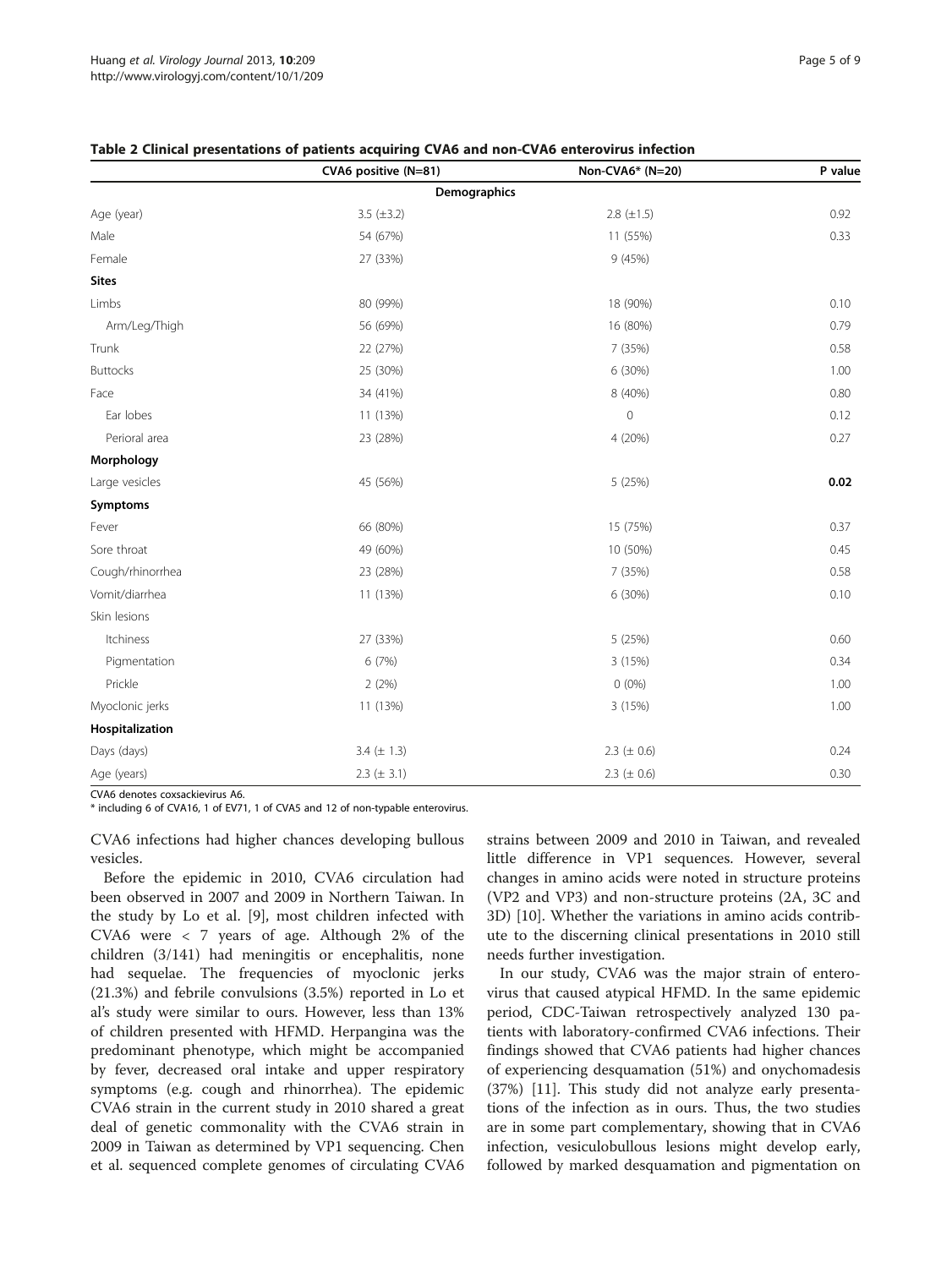<span id="page-5-0"></span>

palms and soles as the bullae crusted. Nail deformities could also be observed after the resolution of infection. These uncommon manifestations may provide valuable information to detect enterovirus infections in endemic countries. Early diagnosis is beneficial to pediatric patients in order to limit invasive examinations, such as skin biopsies, when determining the pathogenesis.

We examined the bullous fluid collected from the skin lesions. The viral loads of CVA6 were higher in the bullous fluid than in the throat swabs. Similar observations have not been reported among the other HFMD patients. Vesicular or bullous fluid may be considered a specimen for a more sensitive but also more specific source to determine the infectious etiology of HFMD, since issues may be raised that bystander viruses and true pathogens are indistinguishable in samples from throats and feces. In murine models, viral titers of EV71 were much higher in muscle and skin compared to those in the intestines or brain [\[12](#page-8-0)], suggesting enteroviruses also propagate in other organs. It once again addresses the importance of hand hygiene in the prevention of HFMD. The transmission of enterovirus is not limited to the oral-fecal route. Rather, it may pass on to other hosts through fluid from ruptured skin lesions.

In the summer of 2008, a CVA6 outbreak was reported in Finland and Spain, and the circulating strains in these two countries shared high levels of similarity based on partial VP1 sequences [\[7,8](#page-7-0)]. In the following years, outbreaks of vesicular-bullous eruptions and onychomadesis occurred in Taiwan (2010), Japan (2011) and the United States (2012), and CVA6 was the viral stain responsible for the events [\[11,13](#page-8-0)-[15](#page-8-0)]. According to these reports and ours, the majority of the infected patients had uncomplicated symptoms. The clinical presentations of CVA6 infections were quite different from those of EV71 infected children, who usually presented small papules or vesicles on distal limbs. Also, young children with EV71 infections had much higher chances of developing severe neurological complications, sequalae or mortalities [[16](#page-8-0)]. Moreover, CVA6 has become one of the endemic strains of enterovirus in Singapore, China and Thailand in recent years [\[17-19](#page-8-0)]. It is not known whether CVA6 may transform into a more virulent stain as it circulates in broader regions. Further research is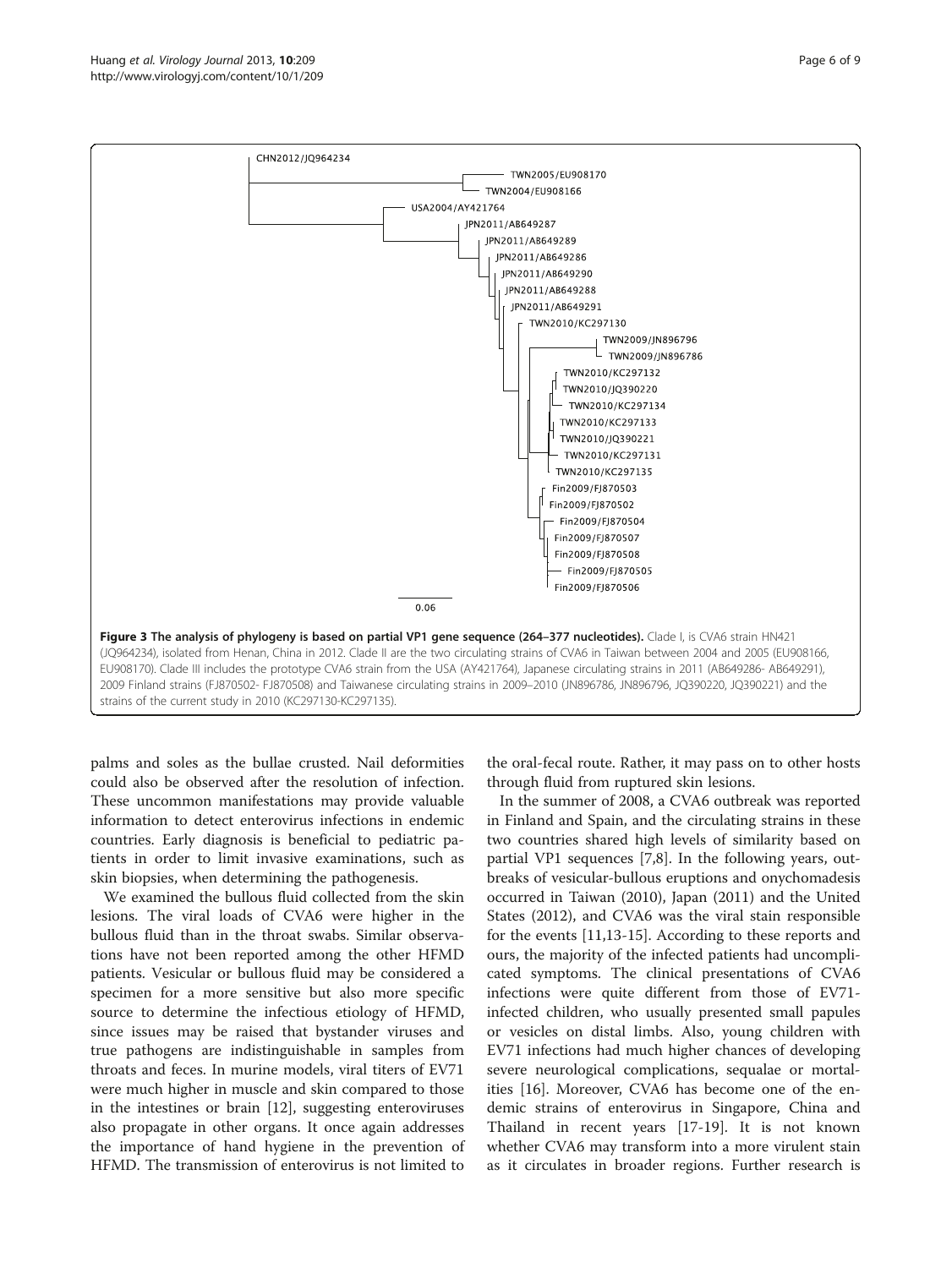needed to understand the mechanisms that cause atypical HFMD and in monitoring CVA6 epidemiology.

Several limitations of this study are summarized: (1) children with maculopapular rashes over the uncommon sites in addition to the bullous vesicles might be considered as having viral exanthems, leading to underrepresentation among the small rashes group. (2) Children who developed skin lesions in the later phase of infection might be underrepresented if they were not hospitalized, or if they were discharged early. (3) The number of patients was relatively small due to the short epidemic period. More investigations with expanded cohort sizes are required to explore the relationship between skin phenotypes and enterovirus species, to provide evidence in clinical diagnosis.

# Conclusion

xCoxsackievirus A6 infections may cause atypical presentation of HFMD, including small vesicles on faces or vesiculobullous lesions on trunks. The majority of patients were self-limited. The pathogenesis of CVA6 induced bullae should be further investigated.

#### Patients and methods

#### Definition of atypical HFMD

The definition of atypical HFMD includes symptoms of acute viral infection (such as fevers, coughs or diarrhea) with either of the following presentations: (1) maculopapular rashes presenting on the trunks, buttocks or facial areas, or (2) large vesicles or bullae on any sites of the body. Patients were classified into two groups according to vesicle sizes by two pediatricians at different points in time. The large vesicle group was defined as having vesciculobullous lesions  $\geq 1$  cm in diameter; the small rashes group had maculopapular rashes < 1cm in diameter. We compared the clinical symptoms between the two groups.

#### Inclusion/exclusion criteria

National Taiwan University Hospital is a tertiary medical center in Taipei, Taiwan, with 266 beds in pediatric departments. Children with atypical HFMD were enrolled prospectively through the outpatient clinics and the emergency department between March and December 2010. Children who met the following conditions were enrolled: (1) Under 18 years old, and (2) skin lesions compatible with atypical HFMD. The early presentations of atypical HFMD show two distinct characteristics: (1) bullous lesions on limbs (i.e. elbows and knees), buttocks and trunks, and (2) maculopapular rashes on trunks, earlobes, and facial areas (i.e. periocular region). Compared to these features, children with typical HFMD commonly develop small vesicles (<0.5cm in diameter) or macular rashes on the knees, elbows, palms and soles. Written informed consent was obtained from each of

the subject's parents or guardians, and additional informed consent was obtained from the subject himself or herself if the subject was older than 8 years old. Pictures of specific skin lesions were taken also with consent.

Patients who met any of the following condition were excluded: (1) Failure to obtain complete demographic data, consent, or adequate clinical samples, (2) skin lesions were the results of diseases other than atypical HFMD (such as drug hypersensitivity, Kawasaki disease, or varicella infections), as determined after evaluation by related specialists, and (3) having a history of systemic illness, which might lead to an immunocompromised state (e.g. patient received chemotherapy or immunosuppressive medications).

Information regarding the demographic data, medical history and contact history were obtained from the patients or their caregivers. For hospitalized patients, our clinical observation continued in the outpatient clinic until one week after discharge, to determine any sequelae development. Two throat swabs were collected at the time of diagnosis, one for viral isolation and the other for polymerase chain reactions (PCR), to determine the etiology. Clinical symptoms and signs were recorded on the day of enrollment.

#### Viral isolation

Six types of cell lines were prepared for throat swab inoculation, including human embryonic lung cells (HEL), human larynx carcinoma cells (HEp-2), rhabdomyosarcoma cells (RD), monkey kidney cells (MK-2), and Madine-Darby canine kidney cells (MDCK). After inoculating throat swabs into the cells above, daily observation of the cytopathic effect (CPE) was continued for 4 weeks. An immunofluorescence study (Chemicon International Inc., Temecula, CA) was performed once CPE occurred, to determine the pathogen.

# Polymerase chain reaction (PCR) (a) viral RNA extraction

Throat swabs were prepared for viral RNA extraction, by using a MagNA Pure LC Total Nucleic Acid Isolation kit (RNA and DNA extraction kit, Roche).

(b) reverse transcription polymerase chain reaction (RT-PCR) Reverse transcription was performed with a First Strand cDNA Synthesis Kit for RT-PCR (Invitrogen, CA, USA). Previously extracted viral RNA was mixed with dNTP and random hexamers. We performed real-time PCR for pan-enterovirus with primers and probes based on the highly conserved region in the 5'-untranslated region of the enterovirus genome. The sequences of primers and probes are listed as follows: forward primer, 5'-TCCTCC GGCCCCTGAATG-3'; reverse primer, 5'-AATTGTCAC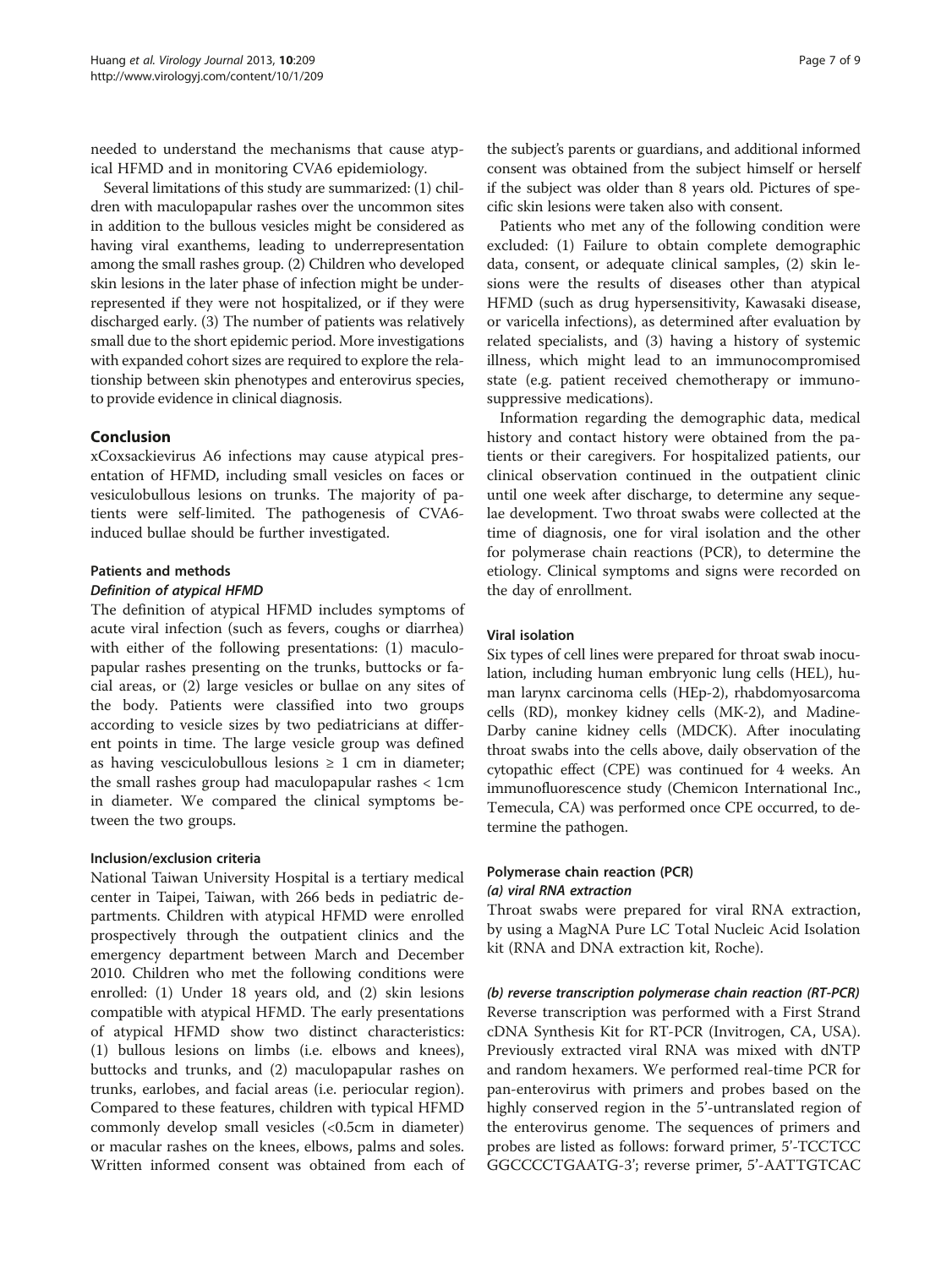# <span id="page-7-0"></span>CATAAGCAGCCA-3'; Pan-enterovirus probe, 6FAM-AACCGACTACTTTGGGTGTCCGTGTTTCXT-PH.

The mixture was incubated for the reaction at 65°C for 5 minutes. We subsequently added reagents into the mixture, which included buffers,  $MgCl<sub>2</sub>$ , dithiothreitol (DTT), RNase inhibitors and reverse transcriptase. Subsequently, the samples were incubated at 25°C for 10 minutes followed by 50°C for 50 minutes, 85°C for 5 minutes, and 4°C for 5 minutes.

# (c) molecular typing of the circulating enterovirus during the surveillance

A molecular typing of enterovirus was performed, once the samples showed positive results for enterovirus in real time RT-PCR or cytopathic effects. Three types of genogroupspecific generate oligonucleotide primers flanking the VP1 region were designed, including EntAF TNCARGCWG CNGARACNGG, EntAR outer ANGGRTTNGTNGMW GTYTGCCA, EntAR inner GGNGGNACRWACATRTA YTG; EntBF GCNGYNGARACNGGNCACAC, EntBR outer CTNGGRTTNGTNGANGWYTGCC, EntBR inner CCNCCNGGBGGNAYRTACAT; EntCF TNACNGCNG TNGANACHGG, EntCR onter TGCCANGTRTANTCRT CCC, EntCR inner GCNCCWGGDGGNAYRTACAT. The PCR product was purified using the Gel/PCR DNA fragments extraction kit (Geneaid, Taiwan) before sequencing. Auto-sequencing with the forward primer was performed on an ABI 3730XL automatic sequencer (AppliedBiosystems, CA, USA). The serotypes of the enterovirus were determined by comparing partial VP1 sequences to the sequences in the public gene database at the National Center for Biotechnology Information.

# Phylogenetic analysis

To investigate the lineage of the circulating strains, we performed phylogenetic analysis for the partial sequence of the VP1 gene of present species and several previous CVA6 strains. The comparison of sequences was based on the partial VP1 sequences of CVA6. We selected the strains of CVA6 isolated from different countries between 2004 and 2012 to construct a phylogenetic tree: a) Taiwan, GenBank: EU908166 (2004), EU908170 (2005), JN896786 (2009), JN896796 (2009), JQ390220-JQ390221 (2010), KC297130-KC297135 (2010, strains from the current study); b) USA, AY421764 (2004); c) Finland, FJ870502- FJ870508 (2009); d) Japan, AB649286-AB649291 (2011); and e) China, JQ964234 (2012). We used Geneious 6.0.4 (Biomatters Ltd., New Zealand) to analyze the sequence and complete the diagram of phylogenetic analysis.

# **Statistics**

We used SPSS Ver. 19 (IBM, USA) to analyze the clinical data. Descriptive statistics were expressed as mean ± standard deviation (SD) for continuous variables. The median value was used instead when continuous variables were not normally distributed. A Student's t-test was used to compare the continuous variables with normal distributions in two independent groups; a Mann–Whitney U test was for continuous variables without normal distributions. A Chi square test was performed to compare categorical variables. P-values less than 0.05 were considered statistically significant.

#### Abbreviations

HFMD: Hand-foot-mouth disease; EV71: Enterovirus 71; CVA16: Coxsackievirus A16; CDC-Taiwan: Centers for disease control in Taiwan; CVA5: Coxsackievirus A5; CVA6: Coxsackievirus A6; PCR: Polymerase chain reaction; RT-PCR: Reverse transcription polymerase chain reaction; CPE: Cytopathic effect.

#### Competing interests

All the authors declare that they have no conflicting interests.

#### Authors' contributions

WCH and LYC designed and conducted this clinical study. WCH, LYC, LMH and CYL enrolled the cases and revised the manuscript. WCH performed the analyses and completed the manuscript. ALC performed the laboratory examinations. All authors read and approved the final manuscript.

#### Acknowledgments

This paper was supported by the National Science Council (NSC 101-2321-B-002 -004 and NSC102-2325-B-002-075) and National Taiwan University Hospital (A1 program). The study sponsors did not play any role in the study design, the collection, analysis, and interpretation of data, the writing of the report, or the decision to submit this paper for publication.

#### Received: 15 March 2013 Accepted: 18 June 2013 Published: 24 June 2013

#### References

- 1. Robinson CR, Doane FW, Rhodes AJ: Report of an outbreak of febrile illness with pharyngeal lesions and exanthem: Toronto, summer 1957; isolation of group a coxsackie virus. Can Med Assoc J 1958, 79:615-621.
- 2. Alsop J, Flewett TH, Foster JR: Hand-foot-and-mouth disease in Birmingham in 1959. Br Med J 1960, 2:1708–1711.
- 3. Ooi MH, Wong SC, Lewthwaite P, Cardosa MJ, Solomon T: Clinical features, diagnosis, and management of enterovirus 71. Lancet Neurol 2010, 9:1097–1105.
- 4. Lin TY, Chang LY, Hsia SH, Huang YC, Chiu CH, Hsueh C, Shih SR, Liu CC, Wu MH: The 1998 enterovirus 71 outbreak in taiwan: pathogenesis and management. Clinical infectious diseases: an official publication of the Infectious Diseases Society of America 2002, 34(Suppl 2):S52–S57.
- 5. Ho M, Chen ER, Hsu KH, Twu SJ, Chen KT, Tsai SF, Wang JR, Shih SR: An epidemic of enterovirus 71 infection in Taiwan. Taiwan enterovirus epidemic working group. N Engl J Med 1999, 341:929–935.
- Tseng FC, Huang HC, Chi CY, Lin TL, Liu CC, Jian JW, Hsu LC, Wu HS, Yang JY, Chang YW, et al: Epidemiological survey of enterovirus infections occurring in Taiwan between 2000 and 2005: analysis of sentinel physician surveillance data. J Med Virol 2007, 79:1850–1860.
- 7. Osterback R, Vuorinen T, Linna M, Susi P, Hyypia T, Waris M: Coxsackievirus A6 and hand, foot, and mouth disease, Finland. Emerg Infect Dis 2009, 15:1485–1488.
- 8. Bracho MA, Gonzalez-Candelas F, Valero A, Cordoba J, Salazar A: Enterovirus co-infections and onychomadesis after hand, foot, and mouth disease, Spain, 2008. Emerg Infect Dis 2011, 17:2223–2231.
- 9. Lo SH, Huang YC, Huang CG, Tsao KC, Li WC, Hsieh YC, Chiu CH, Lin TY: Clinical and epidemiologic features of coxsackievirus A6 infection in children in Northern Taiwan between 2004 and 2009. J Microbiol Immunol Infect 2011, 44:252–257.
- 10. Chen YJ, Chang SC, Tsao KC, Shih SR, Yang SL, Lin TY, Huang YC: Comparative genomic analysis of coxsackievirus A6 strains of different clinical disease entities. PLoS One 2012, 7:e52432.